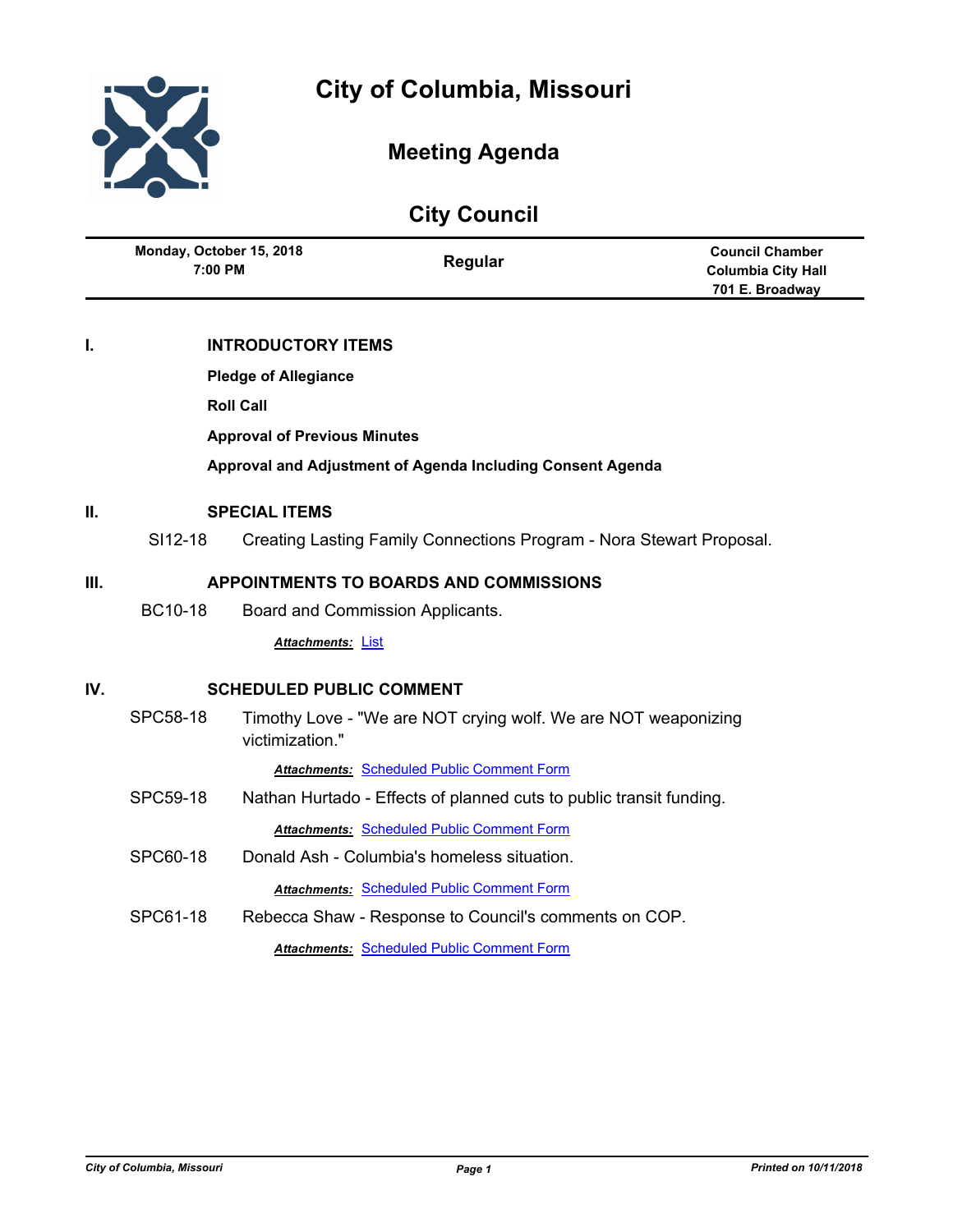## **V. PUBLIC HEARINGS**

PH38-18 Voluntary annexation of property located on the east side of Bearfield Road, approximately 1,400 feet north of Gans Road (Case No. 18-109).

Recommended Action: [See B249-18 under Intro & 1st Read/Mayor Memo]

**Attachments: [Council Memo](http://gocolumbiamo.legistar.com/gateway.aspx?M=F&ID=cbdc0cde-13c5-4cbe-8d7a-2778804cc4c2.docx)** 

[Locator Maps](http://gocolumbiamo.legistar.com/gateway.aspx?M=F&ID=0fd8589b-ad98-4ab9-ad7b-737d97eca122.pdf)

[Surrounding Zoning Graphic](http://gocolumbiamo.legistar.com/gateway.aspx?M=F&ID=88435bd3-c8b9-4008-8c10-286d1bbf0e86.pdf)

## **VI. OLD BUSINESS**

# **VII. CONSENT AGENDA**

B239-18 Rezoning forty-seven (47) parcels in the West Ash (and West Central Columbia Neighborhood) within an area bounded by West Broadway on the south, Glenwood Avenue on the east, McBaine Avenue on the west and West Sexton Road on the north with forty (40) of such parcels rezoned from R-2 (Two-Family Dwelling District) to R-1 (One-Family Dwelling District), six (6) parcels rezoned from R-MF (Multiple-Family Dwelling District) to R-1 (One-Family Dwelling District), and one (1) parcel rezoned from R-MF (Multiple-Family Dwelling District) to R-2 (Two-Family Dwelling District) (Case No. 18-160).

# Recommended Action: [2nd Read & Vote/Mayor Memo]

#### **Attachments: [Council Memo](http://gocolumbiamo.legistar.com/gateway.aspx?M=F&ID=4c454e13-6c50-4ca0-8da4-02e81983b8df.docx)**

[Downzoning Parcel Locator Map](http://gocolumbiamo.legistar.com/gateway.aspx?M=F&ID=9e4dde2d-bc30-441c-b8a4-477b3bae5541.png) [Staff Report to Planning and Zoning Commission](http://gocolumbiamo.legistar.com/gateway.aspx?M=F&ID=d949a5b6-92fd-416e-9313-2606862e388e.docx) [Locator Maps](http://gocolumbiamo.legistar.com/gateway.aspx?M=F&ID=a350ae9d-828d-4a14-805c-fc1b41c818e8.pdf) [Attachment to PZC Report-Excerpt from Columbia Imagined Policy](http://gocolumbiamo.legistar.com/gateway.aspx?M=F&ID=7be256aa-3bb7-49d9-aff1-daed05fce5b2.pdf) [Attachment to PZC Report-Excerpt from West-Central Columbia Plan](http://gocolumbiamo.legistar.com/gateway.aspx?M=F&ID=402bd777-d454-49be-956c-75dab67315db.pdf) [Attachment to PZC Report-Fee Schedule Amendment](http://gocolumbiamo.legistar.com/gateway.aspx?M=F&ID=f17f8b83-63ec-4956-97a9-e4748e80cdcc.pdf) [Attachment to PZC Report-Downzoning Policy Resolution](http://gocolumbiamo.legistar.com/gateway.aspx?M=F&ID=9a296f59-ca2a-462e-ae8c-5351124fc771.pdf) [Excerpts from Minutes](http://gocolumbiamo.legistar.com/gateway.aspx?M=F&ID=5c8f14ba-4e71-489a-8933-aa644dc1731e.docx) [Public Correspondance](http://gocolumbiamo.legistar.com/gateway.aspx?M=F&ID=c1ea9949-003f-4e05-8cc5-95462b975093.pdf)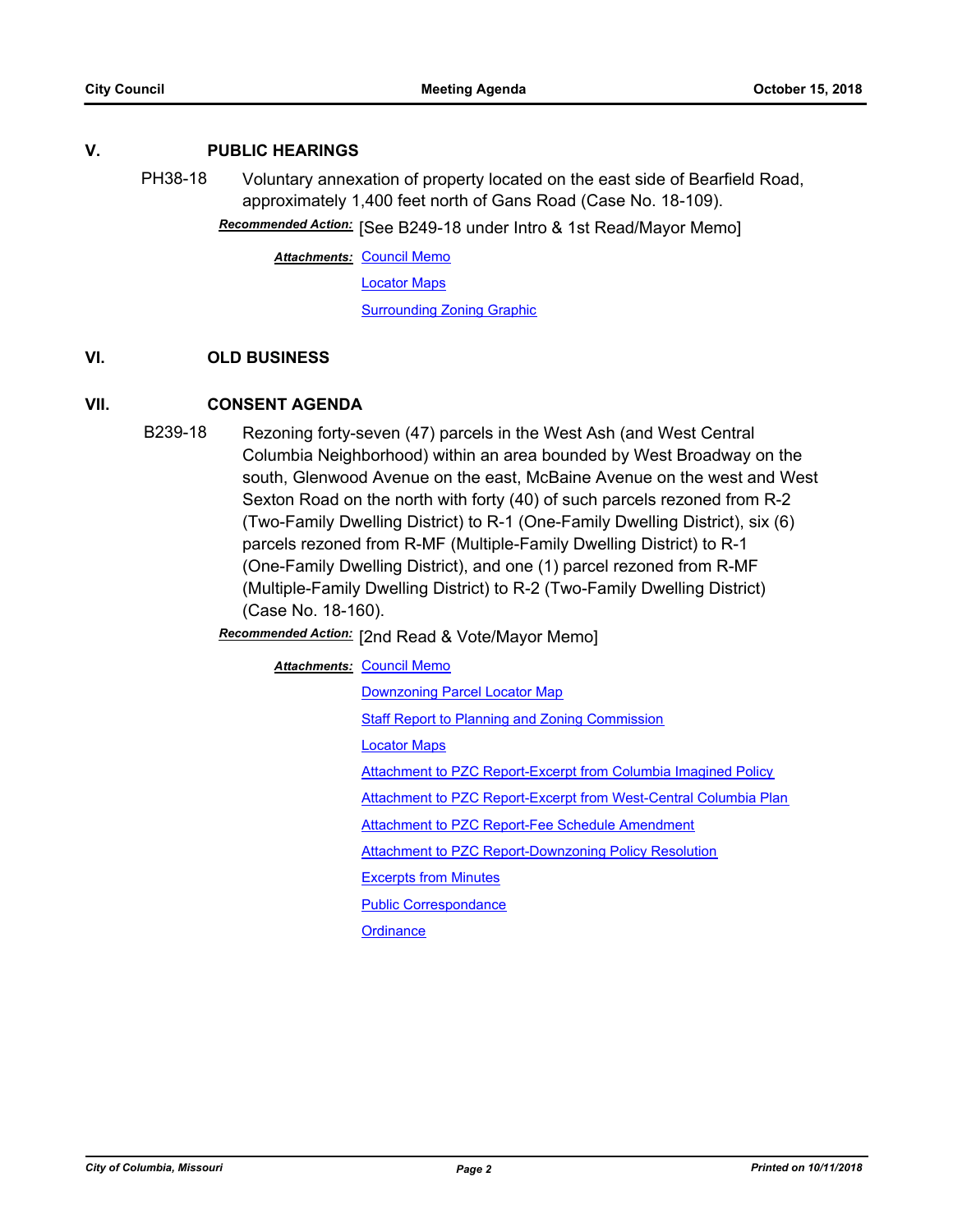B242-18 Approving the Final Plat of "Hilltop Estates" located east of the terminus of Jenne Lane and north of US Highway 63; authorizing a performance contract (Case No. 18-92).

Recommended Action: [2nd Read & Vote/Mayor Memo]

- **Attachments: [Council Memo](http://gocolumbiamo.legistar.com/gateway.aspx?M=F&ID=4f3994c8-6c2b-4c67-b60b-66859ecf9c96.docx)** [Locator Maps](http://gocolumbiamo.legistar.com/gateway.aspx?M=F&ID=c7f550a7-1670-4daf-b5c4-e8ba96e91dd6.pdf) [Final Plat](http://gocolumbiamo.legistar.com/gateway.aspx?M=F&ID=47676aee-3189-421b-9bb1-634898accef6.pdf) [Preliminary Plat](http://gocolumbiamo.legistar.com/gateway.aspx?M=F&ID=45f5fe84-fa93-43fa-a0c5-1687edc8ca2a.pdf) **[Ordinance](http://gocolumbiamo.legistar.com/gateway.aspx?M=F&ID=fdacd924-c428-4d63-9d31-78ee2a5a89cc.doc)** [Exhibit A to Ordinance](http://gocolumbiamo.legistar.com/gateway.aspx?M=F&ID=6f13f789-6d6a-4688-84b8-144e4c48779e.pdf)
- B243-18 Authorizing an agreement for professional engineering services with Weaver Consultants Group, LLC for the Columbia Sanitary Landfill lateral expansion permitting project.

# **Recommended Action:** [2nd Read & Vote/Mayor Memo]

**Attachments: [Council Memo](http://gocolumbiamo.legistar.com/gateway.aspx?M=F&ID=2bcfc521-6ef8-47d0-a954-ff651bb27858.docx)** 

**[Ordinance](http://gocolumbiamo.legistar.com/gateway.aspx?M=F&ID=e7634c64-9c88-46a0-96fb-3dd9a9d1ba2d.doc)** 

[Attachment A to Ordinance](http://gocolumbiamo.legistar.com/gateway.aspx?M=F&ID=c7eca884-39b3-472f-9767-d0b11f8aac4d.pdf)

B244-18 Amending Chapter 22 of the City Code relating to solid waste rates for construction dumpsters.

Recommended Action: [2nd Read & Vote/Mayor Memo]

**Attachments: [Council Memo](http://gocolumbiamo.legistar.com/gateway.aspx?M=F&ID=f37d7e6c-c890-47d6-8f94-3306a6147366.docx)** 

**[Ordinance](http://gocolumbiamo.legistar.com/gateway.aspx?M=F&ID=9223bee4-1943-4e7f-b71a-b660746e34c1.doc)** 

B245-18 Accepting conveyances for utility purposes.

**Recommended Action:** [2nd Read & Vote/Mayor Memo]

**Attachments: [Council Memo](http://gocolumbiamo.legistar.com/gateway.aspx?M=F&ID=83db357f-54d1-4751-9e99-f98ed0d5decd.docx)** 

#### **[Ordinance](http://gocolumbiamo.legistar.com/gateway.aspx?M=F&ID=90a9d291-6bc9-44e4-93eb-15ca291e76de.doc)**

B246-18 Authorizing an agreement with Boone County, Missouri for the installation of an outdoor warning siren to be located in the southeast corner of Cosmo-Bethel Park.

Recommended Action: [2nd Read & Vote/Mayor Memo]

# **Attachments: [Council Memo](http://gocolumbiamo.legistar.com/gateway.aspx?M=F&ID=8e333786-86ca-424c-ade3-91d8981c8cd6.docx)**

[Correspondence-Boone County Office of Emergency Management](http://gocolumbiamo.legistar.com/gateway.aspx?M=F&ID=887babfb-8293-4a5a-a474-03f1962367b3.docx) **[Ordinance](http://gocolumbiamo.legistar.com/gateway.aspx?M=F&ID=90f8410a-f8d8-44c1-9eba-1d5e211b80ab.doc)** 

[Attachment A to Ordinance](http://gocolumbiamo.legistar.com/gateway.aspx?M=F&ID=c8fc429b-eeae-4a88-836c-7bd85dc3bd25.pdf)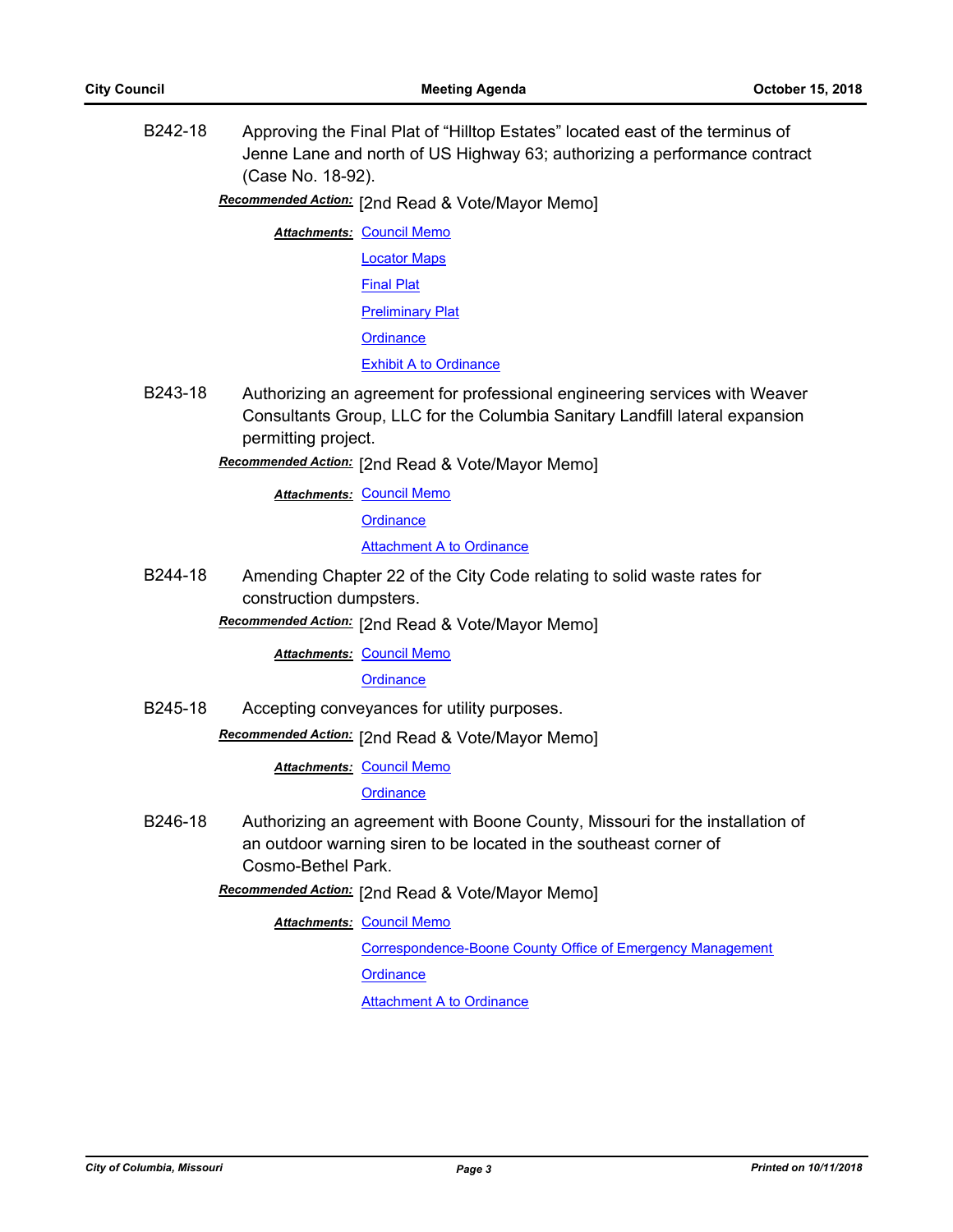B247-18 Amending Chapter 28 of the City Code to repeal Article V. relating to transportation network services.

[2nd Read & Vote/Mayor Memo] *Recommended Action:*

**Attachments: [Council Memo](http://gocolumbiamo.legistar.com/gateway.aspx?M=F&ID=ebb0a6a1-af22-4e23-b72f-4a63ae314e60.docx)** 

**[Ordinance](http://gocolumbiamo.legistar.com/gateway.aspx?M=F&ID=652c0b4f-7410-4e4a-ae54-485fe5202532.doc)** 

B248-18 Authorizing a non-federal preliminary design reimbursable agreement with the Federal Aviation Administration for the relocation of navigational aid equipment at the Columbia Regional Airport; appropriating funds.

Recommended Action: [2nd Read & Vote/Mayor Memo]

**Attachments: [Council Memo](http://gocolumbiamo.legistar.com/gateway.aspx?M=F&ID=303438ba-c0ff-4de6-bb06-8fd306be8b2c.docx)** 

**[Ordinance](http://gocolumbiamo.legistar.com/gateway.aspx?M=F&ID=2fcc116d-cebe-4687-8ea3-b15e7b3f5e88.doc)** 

[Exhibit A to Ordinance](http://gocolumbiamo.legistar.com/gateway.aspx?M=F&ID=5e10135c-9df3-4a19-90f9-586450540366.pdf)

R158-18 Setting a public hearing: proposed construction of a playground, fitness trail, second outdoor classroom and amphitheater at Clary-Shy Community Park. **Recommended Action:** [Read & Vote/Mayor Memo]

**Attachments: [Council Memo](http://gocolumbiamo.legistar.com/gateway.aspx?M=F&ID=e432639e-1405-4bf6-aaf9-f8b72637a99e.docx)** 

**[Plan](http://gocolumbiamo.legistar.com/gateway.aspx?M=F&ID=5053032d-ded2-4409-a85f-9b6f560dce1e.pdf)** 

**[Resolution](http://gocolumbiamo.legistar.com/gateway.aspx?M=F&ID=e1a456d8-a898-4362-9d75-bb10bcbdb511.doc)** 

- R159-18 Authorizing an agreement for professional engineering services with Burns & McDonnell Engineering Company, Inc. for the design and limited construction administration services of the Sinclair Road/Route K/Old Plank Road roundabout improvement project.
	- **Recommended Action:** [Read & Vote/Mayor Memo]

**Attachments: [Council Memo](http://gocolumbiamo.legistar.com/gateway.aspx?M=F&ID=226a938b-4673-456e-b3ed-7660a65d2202.docx)** 

[Location Map](http://gocolumbiamo.legistar.com/gateway.aspx?M=F&ID=3373fe24-58ad-4f4d-aec9-6420473a3008.pdf)

[Preliminary Design](http://gocolumbiamo.legistar.com/gateway.aspx?M=F&ID=7f88d479-85c9-408b-a13f-ce760994f947.pdf)

[Schedule of Performance Times for Services](http://gocolumbiamo.legistar.com/gateway.aspx?M=F&ID=875126f9-1122-416b-a3c6-a95d44974aa4.pdf)

**[Resolution](http://gocolumbiamo.legistar.com/gateway.aspx?M=F&ID=3ac66aef-994b-414b-830d-ee9ebd05b0a2.doc)** 

[Exhibit A to Resolution](http://gocolumbiamo.legistar.com/gateway.aspx?M=F&ID=e46a7511-db20-4df2-995b-4630926c2ae2.pdf)

R160-18 Authorizing an agreement with the U.S. Committee for Refugees and Immigrants for medical screening services.

**Recommended Action:** [Read & Vote/Mayor Memo]

**Attachments: [Council Memo](http://gocolumbiamo.legistar.com/gateway.aspx?M=F&ID=dbe3a80b-7cf5-45eb-b3ea-e0abc360e9e7.docx)** 

**[Resolution](http://gocolumbiamo.legistar.com/gateway.aspx?M=F&ID=99613b60-2b16-4bab-8250-f05bbb88d7ea.doc)** 

[Exhibit A to Resolution](http://gocolumbiamo.legistar.com/gateway.aspx?M=F&ID=aebbd025-099f-47b0-9456-2f2d6f150398.pdf)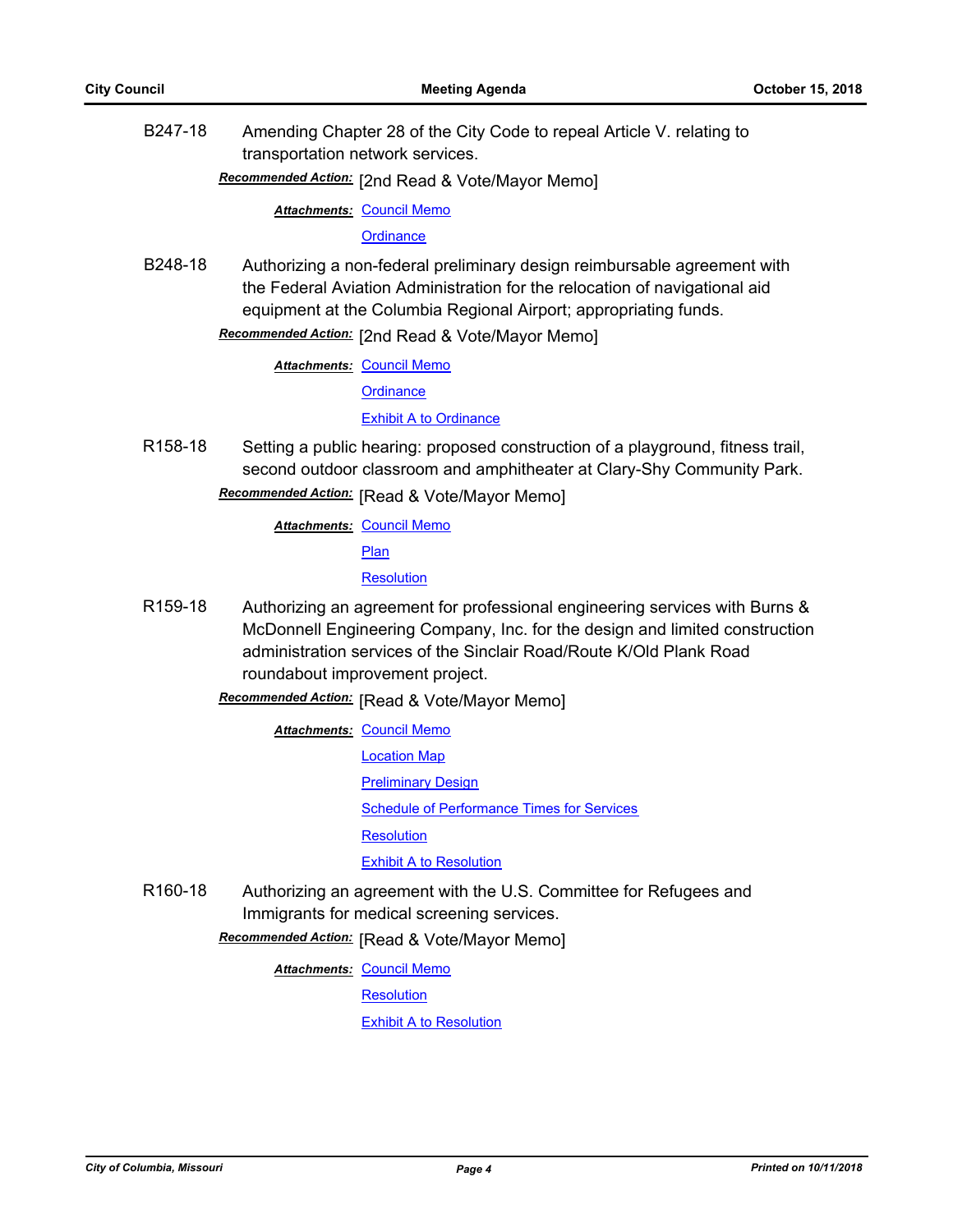R161-18 Authorizing an agreement with the Missouri Basketball Coaches Association for sports development funding under the Tourism Development Program for the Norm Stewart Classic "48 Hours of High School Basketball" event.

**Recommended Action:** [Read & Vote/Mayor Memo]

**Attachments: [Council Memo](http://gocolumbiamo.legistar.com/gateway.aspx?M=F&ID=8ba6ea70-53ab-495d-a381-16b8f328ca43.docx)** 

**[Resolution](http://gocolumbiamo.legistar.com/gateway.aspx?M=F&ID=d77334e2-9317-490b-b023-24cd799f9725.doc)** 

**[Attachment A to Resolution](http://gocolumbiamo.legistar.com/gateway.aspx?M=F&ID=70f7da4a-5487-4645-bae6-32a64dc5735d.pdf)** 

R162-18 Authorizing various Adopt A Spot agreements.

**Recommended Action:** [Read & Vote/Mayor Memo]

**Attachments: [Council Memo](http://gocolumbiamo.legistar.com/gateway.aspx?M=F&ID=1decc241-8b57-4222-91d1-b9aed470dadd.docx)** 

[Adopt A Spot Agreements](http://gocolumbiamo.legistar.com/gateway.aspx?M=F&ID=d10d5edb-b89c-46f3-a0df-9afe09e8c7ee.pdf)

**[Resolution](http://gocolumbiamo.legistar.com/gateway.aspx?M=F&ID=3912a199-d257-4c89-aa5c-6faf7d5b4c9b.doc)** 

R163-18 Authorizing agreements with various arts and cultural organizations; authorizing agreements of up to \$500 per agreement for arts programming or services for cultural organizations.

# **Recommended Action:** [Read & Vote/Mayor Memo]

**Attachments: [Council Memo](http://gocolumbiamo.legistar.com/gateway.aspx?M=F&ID=5795583b-69f0-40b7-9f0a-9ecae5056cf0.docx)** 

[Resolution](http://gocolumbiamo.legistar.com/gateway.aspx?M=F&ID=ea7e9f99-ef0d-4197-967c-9a247901724a.doc)

[Exhibit A to Resolution](http://gocolumbiamo.legistar.com/gateway.aspx?M=F&ID=77406166-2ea4-4d80-9d04-6365e077abc7.pdf)

R164-18 Authorizing Amendment #1 to the agreement for professional engineering services with Burns & McDonnell Engineering Company, Inc. to expand the scope of the agreement to include design and construction services for the relocation of wind measuring equipment located adjacent to Runway 2-20.

**Recommended Action:** [Read & Vote/Mayor Memo]

**Attachments: [Council Memo](http://gocolumbiamo.legistar.com/gateway.aspx?M=F&ID=e0ee4c34-a0a6-42b8-af2d-24aea6cebab4.docx) [Resolution](http://gocolumbiamo.legistar.com/gateway.aspx?M=F&ID=7acd2495-d404-4817-a2d5-612ffd076e4a.doc)** 

[Attachment A to Resolution](http://gocolumbiamo.legistar.com/gateway.aspx?M=F&ID=6cc9c785-aa7f-4de4-a8ff-d654aded07d3.pdf)

**VIII. NEW BUSINESS**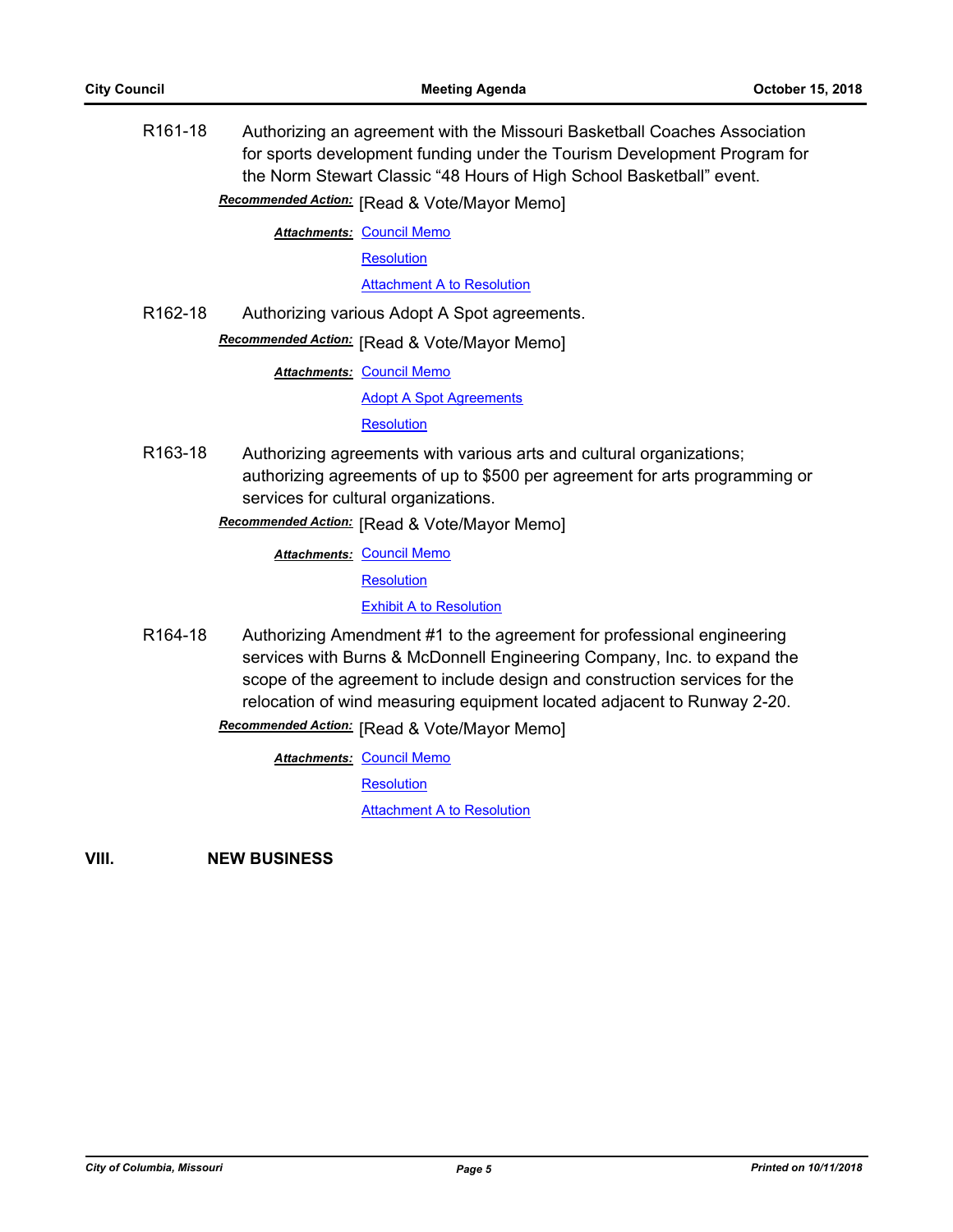# **IX. INTRODUCTION AND FIRST READING**

- B240-18 Approving the "Discovery Park Landmark Hospital" PD Plan located on the east side of Nocona Parkway and the west side of Ponderosa Street (Case No. 18-165).
	- **Recommended Action:** [Intro & 1st Read/Mayor Memo]

**Attachments: [Council Memo](http://gocolumbiamo.legistar.com/gateway.aspx?M=F&ID=252be273-e3c1-4e1b-8e24-b548ba15b8a5.docx) [Staff Report to Planning and Zoning Commission](http://gocolumbiamo.legistar.com/gateway.aspx?M=F&ID=3d3bb121-5a4f-43f8-9812-ba419c409ca5.docx)** [Locator Maps](http://gocolumbiamo.legistar.com/gateway.aspx?M=F&ID=2f412215-2527-4a58-a6ff-3e1d910d77ce.pdf) [Discovery Landmark - PD Plan](http://gocolumbiamo.legistar.com/gateway.aspx?M=F&ID=02028741-1cc2-4589-b59d-190d79dbf964.pdf) [Excerpts from Minutes](http://gocolumbiamo.legistar.com/gateway.aspx?M=F&ID=702b9817-a28b-4bbf-914a-889888d19619.docx) **[Ordinance](http://gocolumbiamo.legistar.com/gateway.aspx?M=F&ID=c9d10bc9-3e8c-4de9-8f76-09e8bf6b5596.doc)** 

B241-18 Approving the Final Plat of "Discovery Park Subdivision Plat 5" located on the east side of Nocona Parkway and the west side of Ponderosa Street; authorizing a performance contract (Case No. 18-164).

Recommended Action: [Intro & 1st Read/Mayor Memo]

- **Attachments: [Council Memo](http://gocolumbiamo.legistar.com/gateway.aspx?M=F&ID=bbb32224-53d1-40d9-ba8d-f1bec73a7ca4.docx)** [Locator Maps](http://gocolumbiamo.legistar.com/gateway.aspx?M=F&ID=32683246-146d-4f0c-8fd8-24bf38493bfa.pdf) [Final Plat](http://gocolumbiamo.legistar.com/gateway.aspx?M=F&ID=25dfa3d1-171a-4eef-a0fc-ce110cb69949.pdf) **[Ordinance](http://gocolumbiamo.legistar.com/gateway.aspx?M=F&ID=9257aafa-9fac-4a49-ace8-b8916f714fc2.doc) [Exhibit A to Ordinance](http://gocolumbiamo.legistar.com/gateway.aspx?M=F&ID=cf799e44-5c94-4d52-90e3-9ea767f924a6.pdf)**
- B249-18 Voluntary annexation of property located on the east side of Bearfield Road, approximately 1,400 feet north of Gans Road; establishing permanent R-1 zoning (Case No. 18-109).
	- Recommended Action: [Intro & 1st Read/Mayor Memo]

**Attachments: [Council Memo](http://gocolumbiamo.legistar.com/gateway.aspx?M=F&ID=7b77ab47-5e1e-4402-a28d-b052cb94c515.docx)** 

**[Staff Report to Planning and Zoning Commission](http://gocolumbiamo.legistar.com/gateway.aspx?M=F&ID=d4bcaf24-470a-40c8-af79-362f6b41c6da.docx)** 

[Locator Maps](http://gocolumbiamo.legistar.com/gateway.aspx?M=F&ID=14b452bb-d2c4-4fc0-96e7-77d412f5eb95.pdf)

[Surrounding Zoning Graphic](http://gocolumbiamo.legistar.com/gateway.aspx?M=F&ID=fdc323c8-ce5f-4788-af2a-33633d402634.pdf)

[Excerpts from Minutes](http://gocolumbiamo.legistar.com/gateway.aspx?M=F&ID=d7670dfc-fc95-4312-b140-df2cb00e1c07.docx)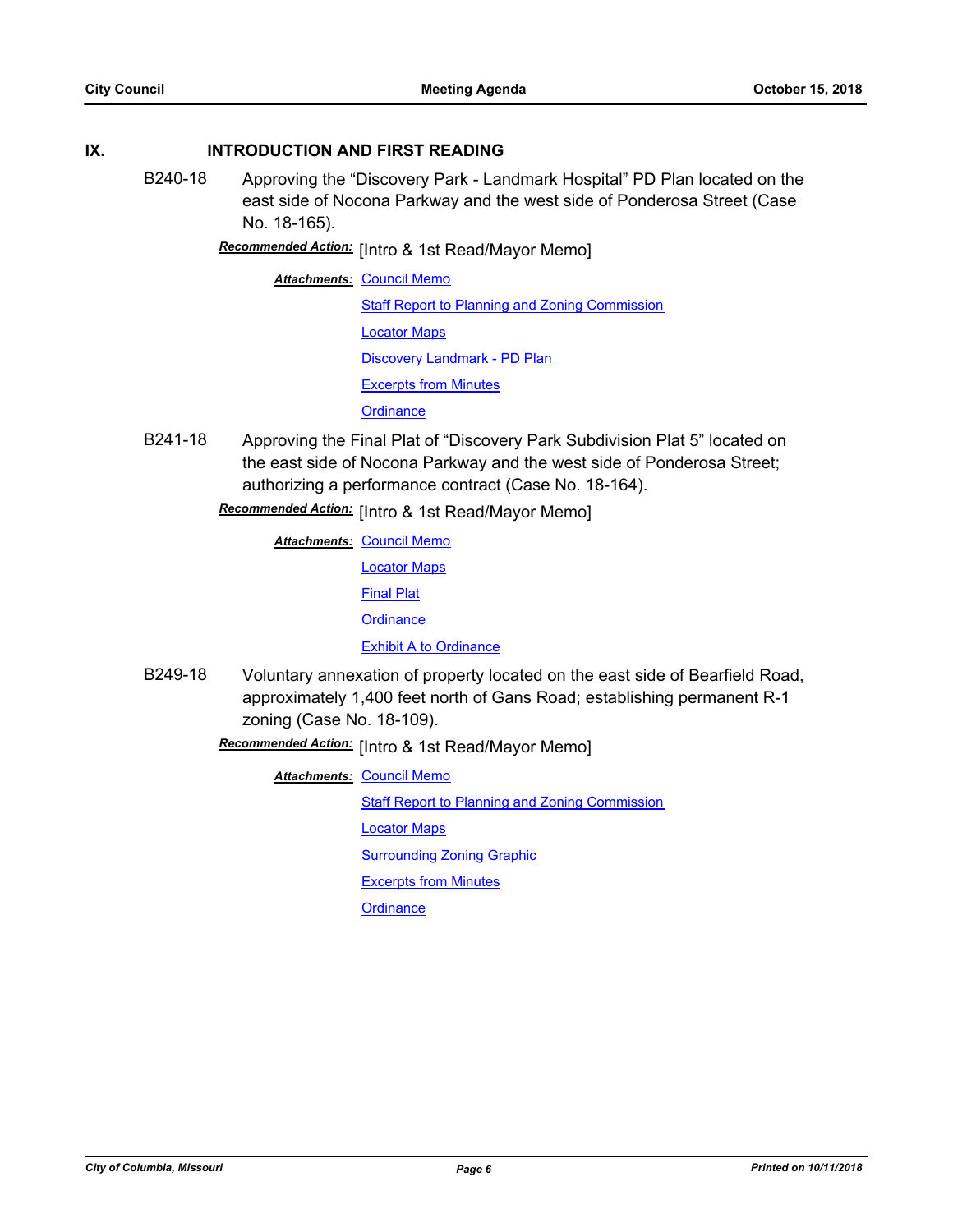B250-18 Rezoning property located on the northwest corner of the Baxley Court and Bradington Drive intersection (4705 Bradington Drive) from District PD (Planned Development District) to District R-1 (One-Family Dwelling District) (Case No. 18-128).

Recommended Action: [Intro & 1st Read/Mayor Memo]

**Attachments: [Council Memo](http://gocolumbiamo.legistar.com/gateway.aspx?M=F&ID=c1f21939-28ae-4019-b824-cc68e44b068b.docx)** 

**[Staff Report to Planning and Zoning Commission](http://gocolumbiamo.legistar.com/gateway.aspx?M=F&ID=0218ed54-0312-43a4-88ce-37effc3bf07d.docx)** [Locator Maps](http://gocolumbiamo.legistar.com/gateway.aspx?M=F&ID=2a41811d-41b8-42f1-bd55-fd873c3d7423.pdf) [Attachment to PZC Report-Previously Approved Bristol Lake Plat 1](http://gocolumbiamo.legistar.com/gateway.aspx?M=F&ID=de5b6a4a-1b47-4cf6-af71-3b1c9f66a4e0.pdf) [Attachment to PZC Report-Previously Approved Bristol Lake Tract 2 PUD](http://gocolumbiamo.legistar.com/gateway.aspx?M=F&ID=761a6885-752f-4203-93cd-929e61ac36d5.pdf) [Excerpts from Minutes](http://gocolumbiamo.legistar.com/gateway.aspx?M=F&ID=f2693a3b-37e6-43d6-a461-2dbd012990de.docx) **[Ordinance](http://gocolumbiamo.legistar.com/gateway.aspx?M=F&ID=ab1edf6b-07b5-4268-a483-19cdc0d00403.doc)** 

B251-18 Approving the Preliminary Plat for "Bristol Ridge" located on the east side of Bearfield Road, approximately 1,400 feet north of Gans Road; granting design adjustments relating to street connections to undeveloped land and subdivision block lengths; setting forth a condition for approval (Case No. 18-30).

Recommended Action: [Intro & 1st Read/Mayor Memo]

- **Attachments: [Council Memo](http://gocolumbiamo.legistar.com/gateway.aspx?M=F&ID=898c37d9-e8be-4ec4-8aae-16dfd1c6e30d.docx)** [Staff Report to Planning and Zoning Commission](http://gocolumbiamo.legistar.com/gateway.aspx?M=F&ID=4c9d7b47-054a-41c4-ae1f-0af891ee0dfb.docx) [Locator Maps](http://gocolumbiamo.legistar.com/gateway.aspx?M=F&ID=79e3706f-a772-4770-a623-92c232e07309.pdf) [Preliminary Plat](http://gocolumbiamo.legistar.com/gateway.aspx?M=F&ID=77a25a39-dcf4-45df-90c2-73c8ba65e1b0.pdf) [Attachment to PZC Report-Previously approved Bristol Lake Plat 1](http://gocolumbiamo.legistar.com/gateway.aspx?M=F&ID=15e87b1f-9e61-494e-9fde-641d5a82bb98.pdf) [Attachment to PZC Report-Design Adjustment Worksheets](http://gocolumbiamo.legistar.com/gateway.aspx?M=F&ID=fd430cf4-bb60-44a4-a46e-87972925b942.pdf) **[Attachment to PZC Report-CATSO Major Roadway Plan](http://gocolumbiamo.legistar.com/gateway.aspx?M=F&ID=e022f52a-6f7a-4f1c-9909-60c0f9d3683d.pdf)** [Excerpts from Minutes](http://gocolumbiamo.legistar.com/gateway.aspx?M=F&ID=7c0149f3-9c06-468e-b430-23dcbdac6a1d.docx) **[Ordinance](http://gocolumbiamo.legistar.com/gateway.aspx?M=F&ID=0a113c13-ec1d-4ff6-8f88-8183ad3778c5.doc) [Attachment A to Ordinance](http://gocolumbiamo.legistar.com/gateway.aspx?M=F&ID=247017e2-69d4-4bba-ba3d-2ac7d665f8e5.pdf)**
- B252-18**\*\*** Rezoning property located on the south side of Heriford Road and west of Burlington Street from District R-1 (One-Family Dwelling District) to District M-OF (Mixed-Use Office District) (Case No. 18-173).

**Recommended Action:** [Intro & 1st Read/Mayor Memo]

**Attachments: [Council Memo](http://gocolumbiamo.legistar.com/gateway.aspx?M=F&ID=7c8cb59f-e920-4c14-83b3-f3a1630f75ce.docx)** 

[Staff Report to Planning and Zoning Commission](http://gocolumbiamo.legistar.com/gateway.aspx?M=F&ID=043cad58-3425-4234-81fe-a9a907fd22c2.docx)

[Locator Maps](http://gocolumbiamo.legistar.com/gateway.aspx?M=F&ID=ff56b6b1-7ee2-45e6-9804-9d8af85ede2a.pdf)

[Excerpts from Minutes](http://gocolumbiamo.legistar.com/gateway.aspx?M=F&ID=efb6ac38-3636-47de-b653-4d5ec09131a6.docx)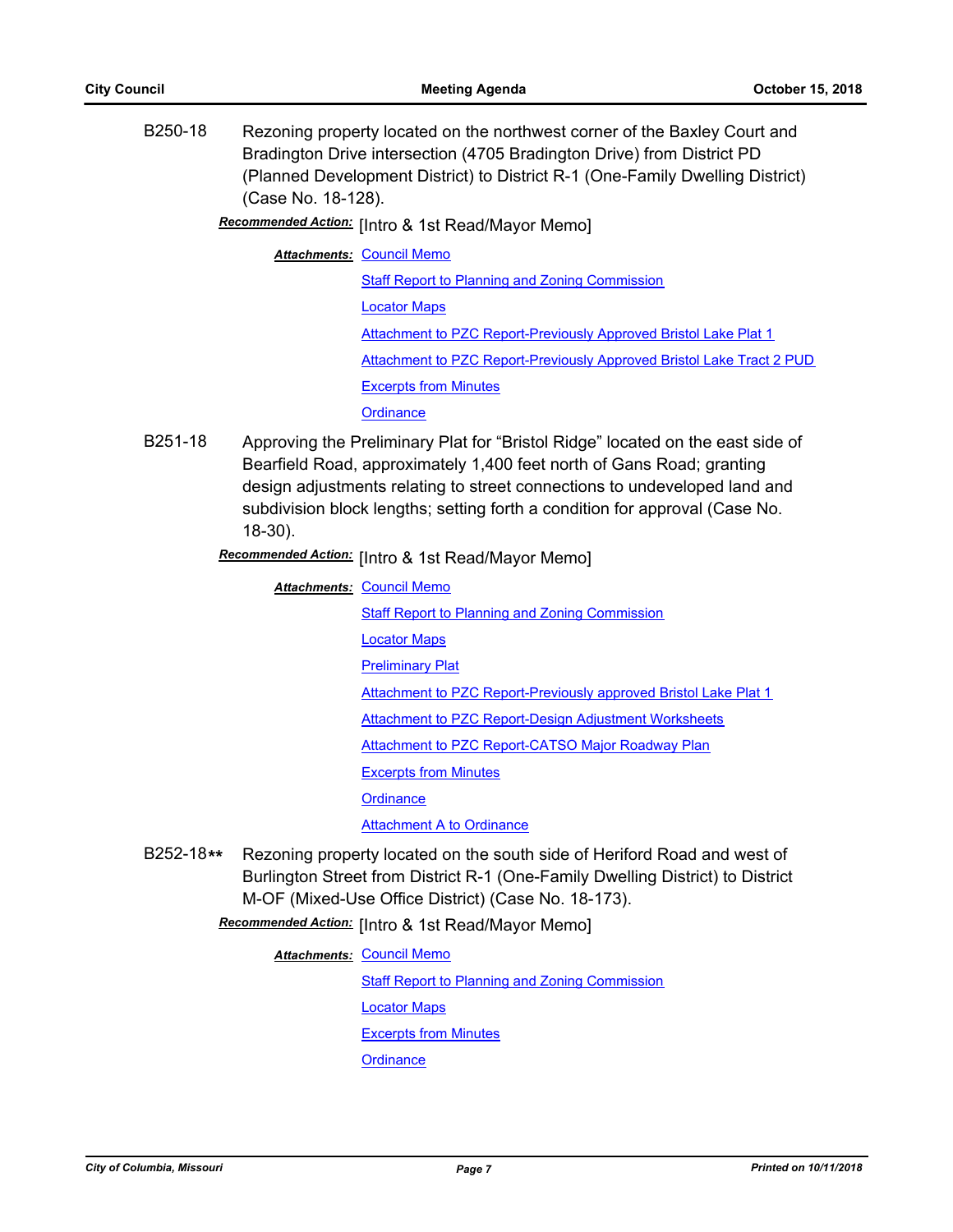B253-18**\*\*** Approving a major amendment to the MBS South Site Development O-P Development Plan located on the south side of Ash Street and approximately 400 feet east of Fairview Road by repealing Ordinance No. 022316; approving the "Boone County Family Resources" PD Plan; approving a statement of intent; granting design adjustments relating to parking lot landscaping and entry door placement (Case No. 18-175).

Recommended Action: [Intro & 1st Read/Mayor Memo]

**Attachments: [Council Memo](http://gocolumbiamo.legistar.com/gateway.aspx?M=F&ID=165cfedf-099a-4b6b-aa09-489f819c995a.docx)** [Staff Report to Planning and Zoning Commission](http://gocolumbiamo.legistar.com/gateway.aspx?M=F&ID=bf14da95-16b8-422f-b25b-f3e6fab3e2e1.docx) [Locator Maps](http://gocolumbiamo.legistar.com/gateway.aspx?M=F&ID=25ed69b4-8121-44ac-9c1f-c0b3f598f1c4.pdf) [PD Plan \(revised\)](http://gocolumbiamo.legistar.com/gateway.aspx?M=F&ID=d1af96dd-fde4-4996-9d8f-a0046e2197c1.pdf) [Attachment to PZC Report - PD Plan \(dated 9/14/18\)](http://gocolumbiamo.legistar.com/gateway.aspx?M=F&ID=4aaa15d0-7a0d-49ca-802c-51014fa9df7b.pdf) [Excerpts from Minutes](http://gocolumbiamo.legistar.com/gateway.aspx?M=F&ID=289fe491-aa91-4bbd-9af5-f7dca59348f3.docx) [Public Correspondence](http://gocolumbiamo.legistar.com/gateway.aspx?M=F&ID=002a44dd-b8ac-4039-a9f6-32ea70d315ff.pdf) **[Ordinance](http://gocolumbiamo.legistar.com/gateway.aspx?M=F&ID=45f79054-0302-4d53-ad25-654a66a46013.doc)** [Exhibit A to Ordinance](http://gocolumbiamo.legistar.com/gateway.aspx?M=F&ID=1ae3947f-40b1-4a1a-be26-6eaeec80d3e6.pdf) **[Exhibit B to Ordinance](http://gocolumbiamo.legistar.com/gateway.aspx?M=F&ID=d07d67bc-9260-453f-a6e8-15dd1aed18bb.pdf)** 

B254-18**\*** Approving the Final Plat of "The Brooks, Plat No. 2," located on the north side of Highway WW and approximately 900 feet west of Rolling Hills Road; authorizing a performance contract; authorizing Amendment No. 1 to the development agreement with The Brooks at Columbia, LLC (Case No. 18-78).

**Recommended Action:** [Intro & 1st Read/Mayor Memo]

**Attachments: [Council Memo](http://gocolumbiamo.legistar.com/gateway.aspx?M=F&ID=13d6bb32-0554-4151-aa2f-52c33d3a05d4.docx)** [Locator Maps](http://gocolumbiamo.legistar.com/gateway.aspx?M=F&ID=adfd18ca-a59e-4d24-90de-f851a1292728.pdf) [Final Plat](http://gocolumbiamo.legistar.com/gateway.aspx?M=F&ID=cec35e76-137d-4e13-9d82-865d192a3dcd.pdf) [Previously Approved-Brooks Preliminary Plat 2](http://gocolumbiamo.legistar.com/gateway.aspx?M=F&ID=63559da9-f53e-4e90-b867-8ed0d9f5a0cb.pdf) **[Ordinance](http://gocolumbiamo.legistar.com/gateway.aspx?M=F&ID=d24fc352-6ee5-48dd-93cb-b25b1fc0c905.doc)** [Exhibit A to Ordinance](http://gocolumbiamo.legistar.com/gateway.aspx?M=F&ID=dbff84d9-772e-4315-bdd2-d84052459e84.pdf) **[Exhibit B to Ordinance](http://gocolumbiamo.legistar.com/gateway.aspx?M=F&ID=8ff1a84a-8e28-4ba8-9916-056514b0992e.pdf)**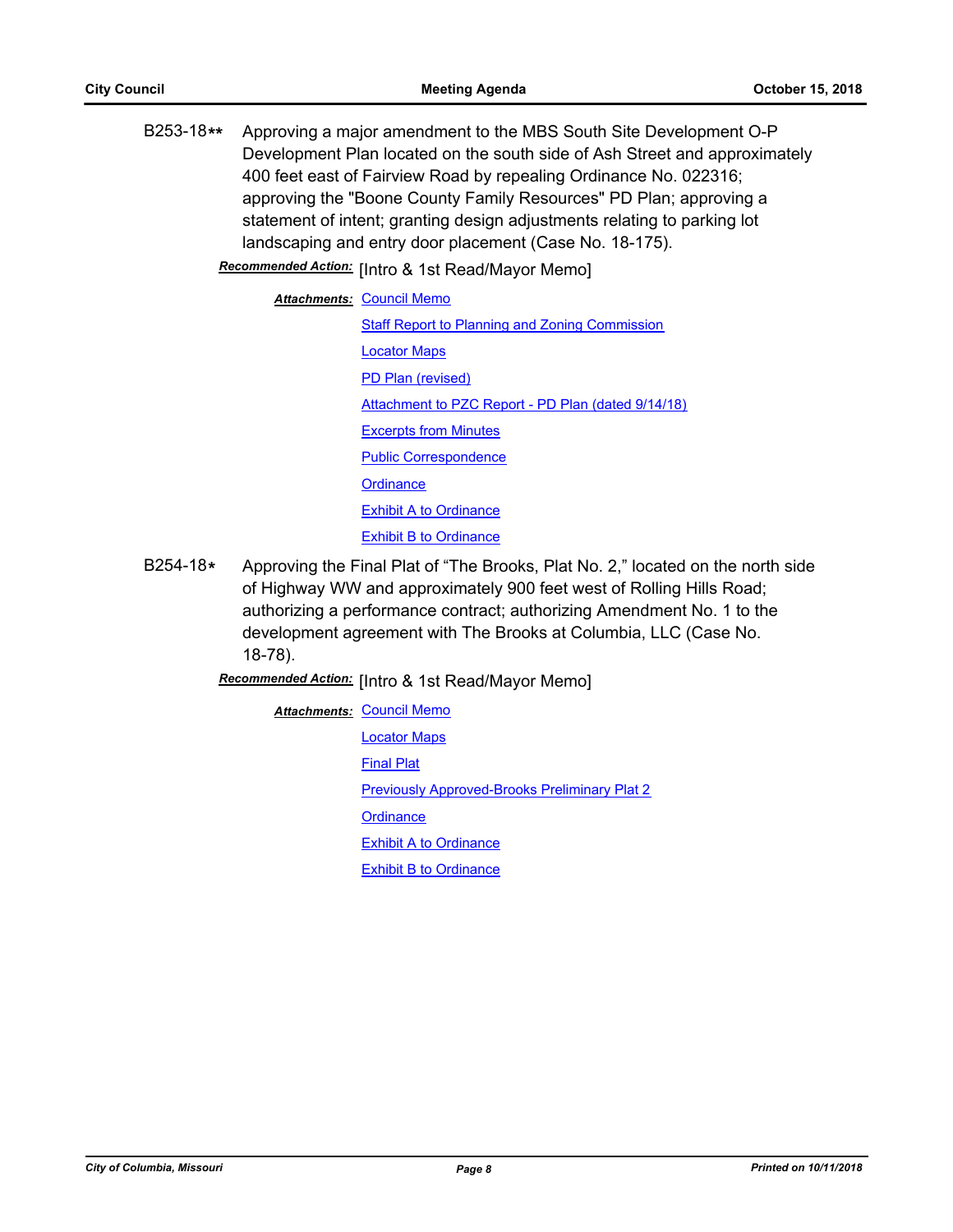B255-18**\*** Approving the Final Plat of "Creeks Edge, Plat No. 4," located on the west side of Scott Boulevard and at the western terminus of Sawgrass Drive; authorizing a performance contract (Case No. 18-154).

**Recommended Action:** [Intro & 1st Read/Mayor Memo]

**Attachments: [Council Memo](http://gocolumbiamo.legistar.com/gateway.aspx?M=F&ID=a761d865-c403-45ee-a4c0-7ece70ea21fb.docx)** 

[Final Plat](http://gocolumbiamo.legistar.com/gateway.aspx?M=F&ID=4de17a7a-81cb-49ed-9b87-2c8da6bf2938.pdf)

[Prevoulsy approved Creeks Edge Preliminary Plat](http://gocolumbiamo.legistar.com/gateway.aspx?M=F&ID=919ac6ad-604d-4c2f-8960-005ed04fa0e5.pdf)

[Locator Maps](http://gocolumbiamo.legistar.com/gateway.aspx?M=F&ID=f4cd29b5-02c9-46f5-9aa7-bdacef34b867.pdf)

**[Ordinance](http://gocolumbiamo.legistar.com/gateway.aspx?M=F&ID=86792ef3-72ba-4d72-91ed-b96c361cd9fc.doc)** 

[Exhibit A to Ordinance](http://gocolumbiamo.legistar.com/gateway.aspx?M=F&ID=59189b77-ff75-4fc6-b073-65a7aa865c3a.pdf)

B256-18 Authorizing an agreement with Boone County, Missouri relating to ongoing maintenance responsibilities of roads along the geographic boundary of the Columbia city limits.

**Recommended Action:** [Intro & 1st Read/Mayor Memo]

**Attachments: [Council Memo](http://gocolumbiamo.legistar.com/gateway.aspx?M=F&ID=b4dc26ec-56f2-4c4d-a7c3-669c80272b8c.docx)** 

**[Ordinance](http://gocolumbiamo.legistar.com/gateway.aspx?M=F&ID=c4f02a17-cff6-4fba-ba44-10fb9aef4fd5.doc)** 

[Attachment A to Ordinance](http://gocolumbiamo.legistar.com/gateway.aspx?M=F&ID=740e7def-a071-4905-8a96-7c0213710035.pdf)

B257-18 Amending Chapters 11, 22 and 24 of the City Code relating to the storage, disposal and cleanup of fats, oils and greases by food establishments.

**Recommended Action:** [Intro & 1st Read/Mayor Memo]

**Attachments: [Council Memo](http://gocolumbiamo.legistar.com/gateway.aspx?M=F&ID=12cd3e19-1803-4117-9172-b524910a5c13.docx)** 

#### **[Ordinance](http://gocolumbiamo.legistar.com/gateway.aspx?M=F&ID=7bfc24d0-90c7-4fe1-ade7-f371ec1333a9.doc)**

B258-18**\*** Amending Chapter 14 of the City Code relating to parking limitations on a portion of Waugh Street to update the elementary school name.

# Recommended Action: [Intro & 1st Read/Mayor Memo]

**Attachments: [Council Memo](http://gocolumbiamo.legistar.com/gateway.aspx?M=F&ID=558fbf32-cc48-4f8c-a737-a56fff948fd5.docx)** 

**[Ordinance](http://gocolumbiamo.legistar.com/gateway.aspx?M=F&ID=a999e9b2-9723-401a-a03c-87b8d27a3440.doc)** 

B259-18**\*** Amending Chapter 22 of the City Code to eliminate the "Fast Passes" as a fixed route bus transportation fare option.

Recommended Action: [Intro & 1st Read/Mayor Memo]

**Attachments: [Council Memo](http://gocolumbiamo.legistar.com/gateway.aspx?M=F&ID=2404f8ba-a1ed-47c4-ae6b-ebe376554acc.docx)**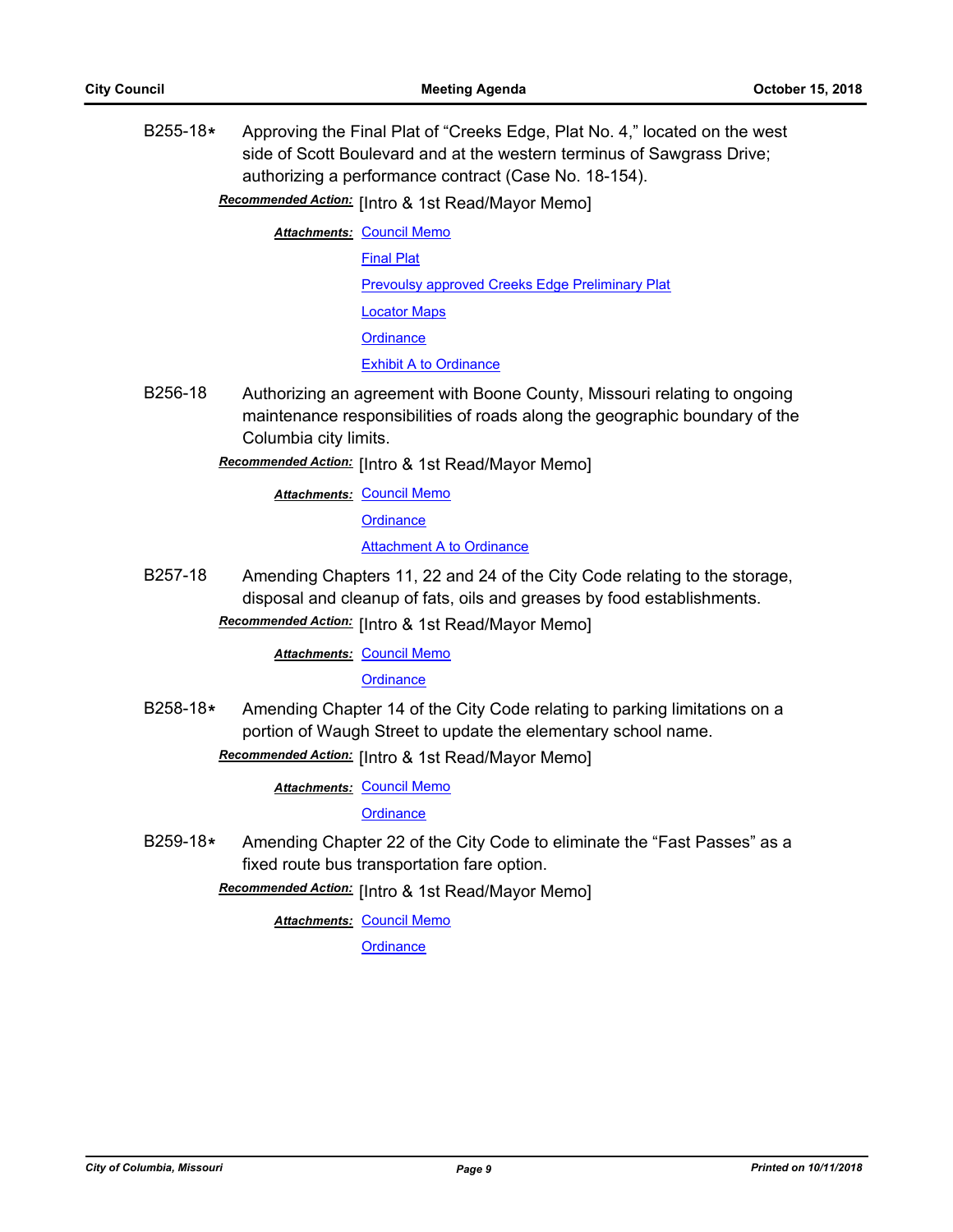B260-18**\*** Authorizing construction of two (2) roundabouts on Nifong Boulevard at the intersections of Nifong Boulevard and Sinclair Road and Nifong Boulevard/Vawter School Road and Old Mill Creek Road/Country Woods Road; calling for bids through the Purchasing Division.

Recommended Action: [Intro & 1st Read/Mayor Memo]

**Attachments: [Council Memo](http://gocolumbiamo.legistar.com/gateway.aspx?M=F&ID=a7bbe45e-626e-4fc1-b864-d65d791d12c4.docx)** [Location Map](http://gocolumbiamo.legistar.com/gateway.aspx?M=F&ID=6caf267f-136c-4f7a-8785-72ffa3296079.pdf) [Right-of-Way Plans](http://gocolumbiamo.legistar.com/gateway.aspx?M=F&ID=6edf758f-17c4-4502-ae95-87aa72b53239.pdf) **[Ordinance](http://gocolumbiamo.legistar.com/gateway.aspx?M=F&ID=d3d05d63-d34d-4399-84b4-75aced94f9c4.doc)** 

B261-18**\*** Authorizing the acquisition of easements for construction of two (2) roundabouts on Nifong Boulevard at the intersections of Nifong Boulevard and Sinclair Road and Nifong Boulevard/Vawter School Road and Old Mill Creek Road/Country Woods Road.

Recommended Action: [Intro & 1st Read/Mayor Memo]

**Attachments: [Council Memo](http://gocolumbiamo.legistar.com/gateway.aspx?M=F&ID=5f42a7f3-c75e-459a-a8ad-6d1dc054e237.docx)** [Location Map](http://gocolumbiamo.legistar.com/gateway.aspx?M=F&ID=7b58c9a6-efbd-4851-a8a8-196e438fabd6.pdf) [Right-of-Way Plans](http://gocolumbiamo.legistar.com/gateway.aspx?M=F&ID=98b9ebf3-1dc3-4b4e-b53c-c80947d6f075.pdf) **[Ordinance](http://gocolumbiamo.legistar.com/gateway.aspx?M=F&ID=77302e2b-505c-43df-9b7e-595af1e5b09c.doc)** 

B262-18**\*** Authorizing a contract with the Missouri Department of Transportation - Highway Safety and Traffic Division for a DWI enforcement unit; appropriating funds.

Recommended Action: [Intro & 1st Read/Mayor Memo]

**Attachments: [Council Memo](http://gocolumbiamo.legistar.com/gateway.aspx?M=F&ID=a38677a6-2715-4fcf-8449-b5d97be574e6.docx) [Ordinance](http://gocolumbiamo.legistar.com/gateway.aspx?M=F&ID=507dd30f-5b13-409d-b9ca-da7e0a927a55.doc)** 

[Exhibit A to Ordinance](http://gocolumbiamo.legistar.com/gateway.aspx?M=F&ID=d777f918-198d-4c27-ba74-a73c19d67003.pdf)

B263-18**\*** Authorizing a contract with the Missouri Department of Transportation - Highway Safety andTraffic Division for DWI enforcement relating to sobriety checkpoints and saturation patrols; appropriating funds.

Recommended Action: [Intro & 1st Read/Mayor Memo]

**Attachments: [Council Memo](http://gocolumbiamo.legistar.com/gateway.aspx?M=F&ID=4fd58ef9-50c7-4444-aa77-da5776df0cdc.docx)** 

**[Ordinance](http://gocolumbiamo.legistar.com/gateway.aspx?M=F&ID=622b6d6c-1d05-40e9-9482-ff6fd02b2a6e.doc)** 

[Exhibit A to Ordinance](http://gocolumbiamo.legistar.com/gateway.aspx?M=F&ID=9c238d6c-671b-4659-a991-c82f6c42f8f5.pdf)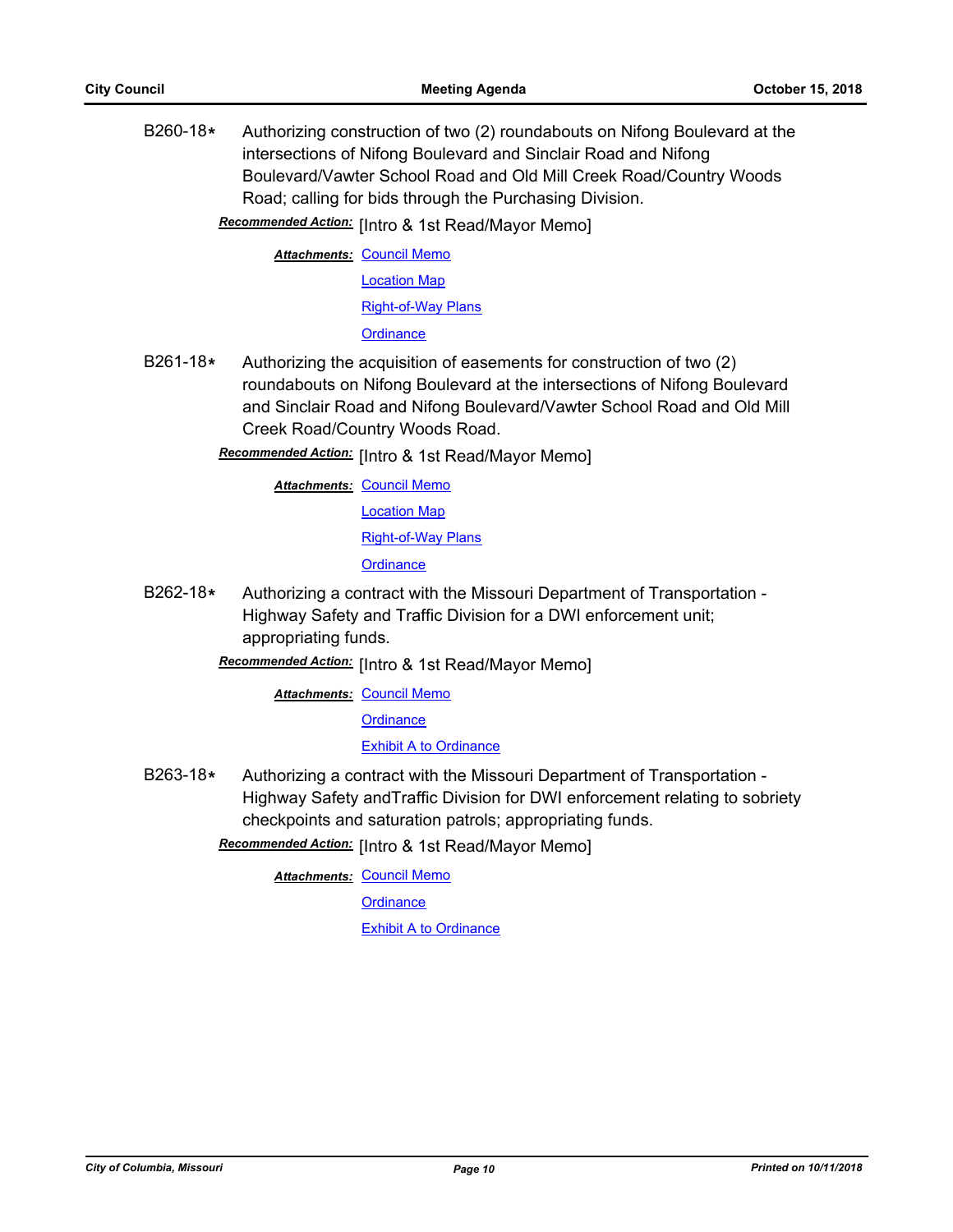B264-18**\*** Authorizing a subrecipient monitoring agreement with Boone County, Missouri relating to acceptance of the FY 2017 Justice Assistance Grant (JAG) Program Award to purchase equipment for the Police Department; appropriating funds.

Recommended Action: [Intro & 1st Read/Mayor Memo]

**Attachments: [Council Memo](http://gocolumbiamo.legistar.com/gateway.aspx?M=F&ID=6805c79f-0f15-4e1e-9c68-7bc30d98244e.docx)** 

**[Ordinance](http://gocolumbiamo.legistar.com/gateway.aspx?M=F&ID=dd6584ec-eb39-44bc-b8b3-7166cc7cf6e2.doc)** 

[Exhibit A to Ordinance](http://gocolumbiamo.legistar.com/gateway.aspx?M=F&ID=25e32e7c-d9e9-409c-8c56-ac1c5fffffbf.pdf)

B265-18**\*** Authorizing an intergovernmental agreement with the County of Boone, Missouri relating to the Edward Byrne Memorial Justice Assistance Grant (JAG) Program and the allocation of FY 2018 funding.

Recommended Action: [Intro & 1st Read/Mayor Memo]

**Attachments: [Council Memo](http://gocolumbiamo.legistar.com/gateway.aspx?M=F&ID=863aac40-ae8c-43e2-b176-daf66dede674.docx)** 

**[Ordinance](http://gocolumbiamo.legistar.com/gateway.aspx?M=F&ID=5ab03472-aba3-4777-8539-33a5337c42bb.doc)** 

[Exhibit A to Ordinance](http://gocolumbiamo.legistar.com/gateway.aspx?M=F&ID=f8ea4682-67bd-4ee4-bc56-1e7447f84cfb.pdf)

B266-18**\*** Authorizing a member agency agreement with the Missouri Department of Public Safety - Missouri Interoperability Center for access to the Missouri Statewide Interoperable Network (MOSWIN) radio network for public safety agencies.

Recommended Action: [Intro & 1st Read/Mayor Memo]

**Attachments: [Council Memo](http://gocolumbiamo.legistar.com/gateway.aspx?M=F&ID=cb207f0f-16f1-4de5-8d23-72540a623e19.docx)** 

**[Ordinance](http://gocolumbiamo.legistar.com/gateway.aspx?M=F&ID=7f41f53f-cc7a-4778-8fcb-959310a4e586.doc)** 

[Exhibit A to Ordinance](http://gocolumbiamo.legistar.com/gateway.aspx?M=F&ID=6a2c2e0b-587f-423f-8bd0-c3da0cf8b0fd.pdf)

B267-18**\*** Authorizing acceptance of sixteen (16) MorphoTrack Rapid ID units from the Missouri Police Chiefs Charitable Foundation.

**Recommended Action:** [Intro & 1st Read/Mayor Memo]

**Attachments: [Council Memo](http://gocolumbiamo.legistar.com/gateway.aspx?M=F&ID=dc9ee4f5-3038-4165-96e0-e23e1afbed10.docx)** 

**[Ordinance](http://gocolumbiamo.legistar.com/gateway.aspx?M=F&ID=af2fe9e3-0a22-4091-a143-1d18d4717afc.doc)** 

#### [Exhibit A to Ordinance](http://gocolumbiamo.legistar.com/gateway.aspx?M=F&ID=8df6e203-9e67-4e9e-9f8f-1a090c51f06c.pdf)

B268-18 Authorizing construction of a playground, fitness trail, second outdoor classroom and amphitheater at the Clary-Shy Community Park; calling for bids for a portion of the project through the Purchasing Division; authorizing a financial assistance agreement with the Missouri Department of Natural Resources; appropriating funds.

Recommended Action: [Intro & 1st Read/Mayor Memo]

**Attachments: [Council Memo](http://gocolumbiamo.legistar.com/gateway.aspx?M=F&ID=c0ca2a23-22ba-4e8b-80e2-aba038104318.docx)** 

[Clary-Shy Community Park - Park Improvements Graphic](http://gocolumbiamo.legistar.com/gateway.aspx?M=F&ID=38509fe5-4466-4fa7-917d-03f62668c697.pdf) **[Ordinance](http://gocolumbiamo.legistar.com/gateway.aspx?M=F&ID=9b4b64c0-7c5a-4c52-ae28-fc2a8e052c93.doc)** [Exhibit A to Ordinance](http://gocolumbiamo.legistar.com/gateway.aspx?M=F&ID=e192eabb-67a7-40be-a5c1-14ba2cf51f62.pdf)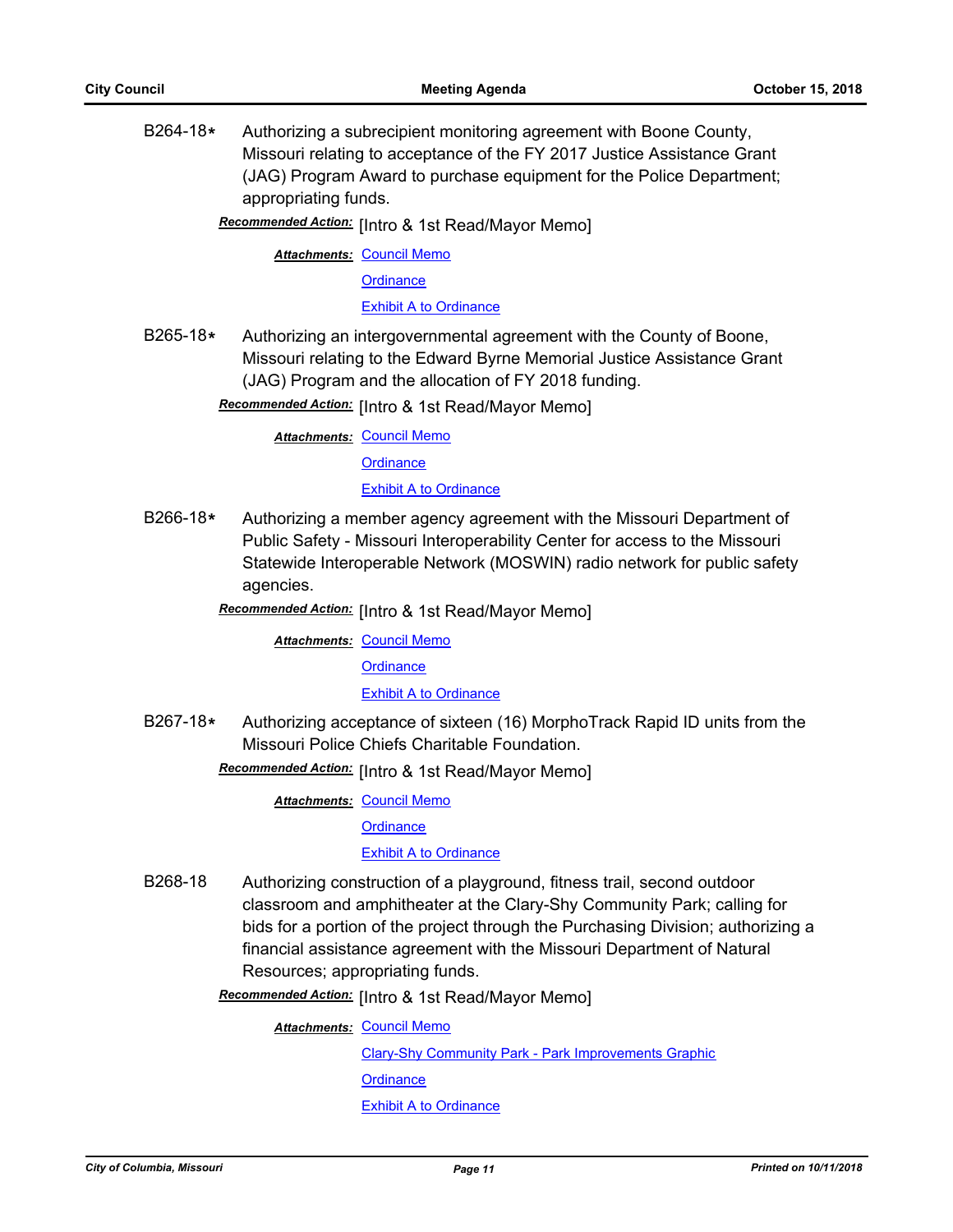B269-18**\*** Authorizing a program services contract with the Missouri Department of Health and Senior Services for WIC local agency nutrition services.

Recommended Action: [Intro & 1st Read/Mayor Memo]

**Attachments: [Council Memo](http://gocolumbiamo.legistar.com/gateway.aspx?M=F&ID=70b5f94d-468e-4491-8102-46e65ec92204.docx)** 

**[Ordinance](http://gocolumbiamo.legistar.com/gateway.aspx?M=F&ID=fce86813-9e34-4d00-a377-4489bcf8fbb5.doc)** 

[Exhibit A to Ordinance](http://gocolumbiamo.legistar.com/gateway.aspx?M=F&ID=9ddb6181-2773-449f-8926-166d10b6152f.pdf)

B270-18**\*** Authorizing a program services contract with the Missouri Department of Health and Senior Services relating to the Teen Outreach Program (TOP). Recommended Action: [Intro & 1st Read/Mayor Memo]

**Attachments: [Council Memo](http://gocolumbiamo.legistar.com/gateway.aspx?M=F&ID=bb7caa02-b717-417d-9cbf-cf2c78ca50d1.docx)** 

**[Ordinance](http://gocolumbiamo.legistar.com/gateway.aspx?M=F&ID=edb79e0a-20bb-4c02-8dd3-1aeb7dd25fd9.doc)** 

[Exhibit A to Ordinance](http://gocolumbiamo.legistar.com/gateway.aspx?M=F&ID=6ed5d0e3-bed9-4f68-b7bc-a61e4208b184.pdf)

B271-18**\*** Accepting donated funds from the Community Foundation of Central Missouri to supplement the funding for the trust specialist position in the City Manager's Office; appropriating funds.

Recommended Action: [Intro & 1st Read/Mayor Memo]

**Attachments: [Council Memo](http://gocolumbiamo.legistar.com/gateway.aspx?M=F&ID=4d9058dd-ed98-4fda-a330-c486260ac751.docx)** 

[Correspondence from CFCM](http://gocolumbiamo.legistar.com/gateway.aspx?M=F&ID=22dec00e-a1cd-481e-a66d-53b357ec5302.pdf)

**[Ordinance](http://gocolumbiamo.legistar.com/gateway.aspx?M=F&ID=2e000761-42ea-4068-b333-c9b6d28b1965.doc)** 

B272-18 Amending Chapters 13, 14, 16, 17 and 28 of the City Code as it relates to pedal trolleys.

**Recommended Action:** [Intro & 1st Read/Mayor Memo]

**Attachments: [Council Memo](http://gocolumbiamo.legistar.com/gateway.aspx?M=F&ID=d6f21369-5e84-4de6-a372-f67911acce97.docx)** 

**[Ordinance](http://gocolumbiamo.legistar.com/gateway.aspx?M=F&ID=1ec24cff-1e31-46a3-a893-b9329e5855d3.doc)** 

- B273-18 Authorizing construction of Phase 2 improvements to the digester complex at the Columbia Regional Wastewater Treatment Plant; authorizing the Purchasing Agent to request qualifications for a construction manager-at-risk for the improvement project.
	- Recommended Action: [Intro & 1st Read/Mayor Memo]

**Attachments: [Council Memo](http://gocolumbiamo.legistar.com/gateway.aspx?M=F&ID=8d4844d3-e4d8-4c2e-bfbe-aa1fa8b2af71.docx)**